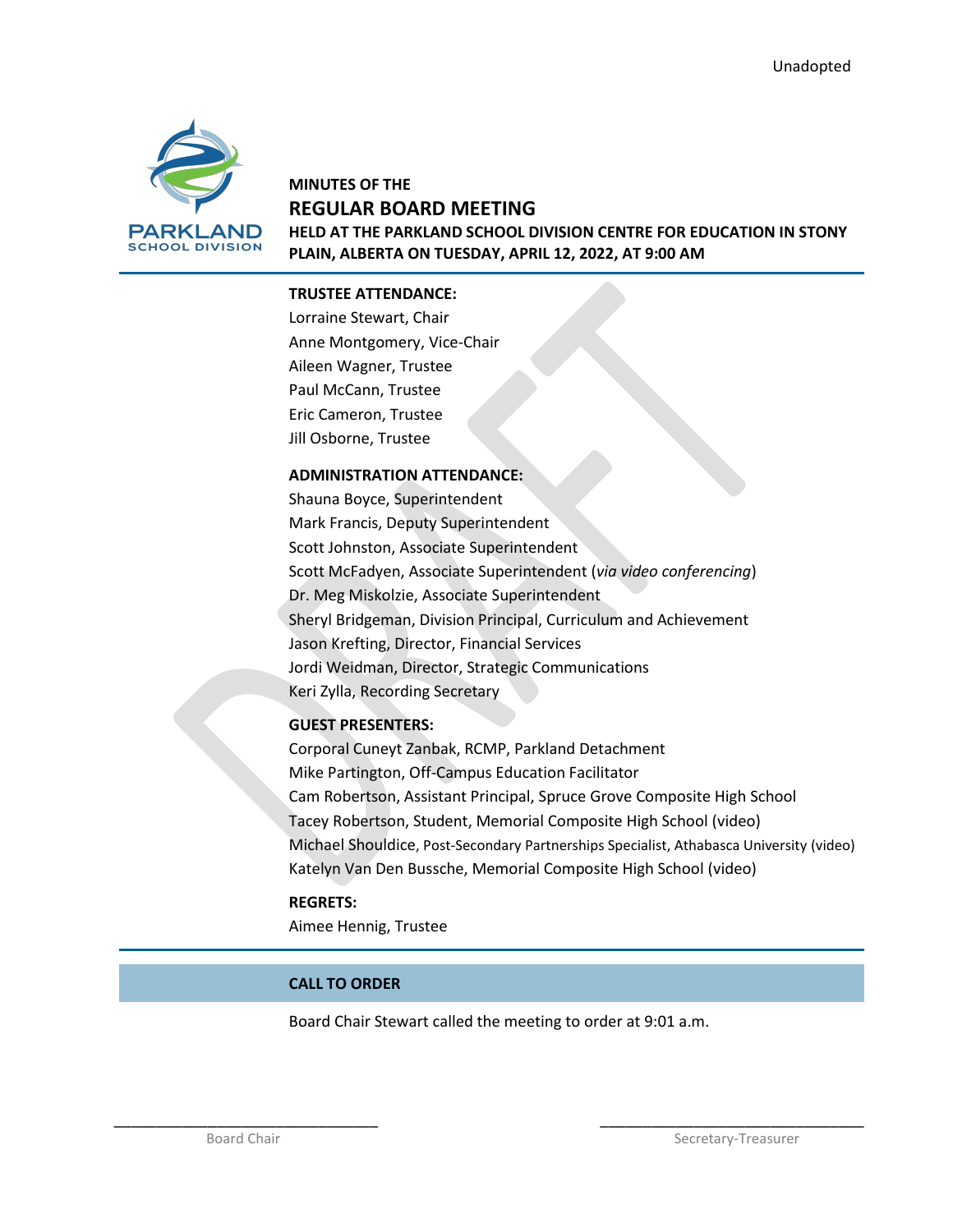#### **TREATY SIX ACKNOWLEDGEMENT**

#### **NATIONAL ANTHEM**

**PERSONAL REFLECTION**

### **ANNOUNCEMENTS**

#### **CHANGES TO THE AGENDA**

Add Rural Caucus of Alberta School Boards to Trustee Reports, after agenda item 9.4 Alberta Rural Education Symposium

#### **APPROVAL OF THE AGENDA**

**Res 024-22 MOVED by** Trustee Osborne that the agenda be approved as amended.

### **CARRIED UNANIMOUSLY**

#### **APPROVAL OF THE MINUTES**

**Res 025-22 MOVED by** Trustee Wagner that the minutes of the Regular Board Meeting held on March 8, 2022 be approved as presented.

### **CARRIED 5 to 1**

**In Favour:** Board Chair Stewart, Vice-Chair Montgomery, Trustee Wagner, Trustee Cameron, Trustee Osborne

**Opposed:** Trustee McCann

### **BUSINESS ARISING FROM THE MINUTES** None.

### **DELEGATION / PRESENTATION**

A video featuring the Dual Credit Program was presented. Mr. Partington and Ms. Bridgeman provided additional information and responded to questions.

*Mr. Partington and Ms. Bridgeman exited the meeting at 9:35 a.m.*

### **BOARD CHAIR REPORT**

Board Chair Stewart shared her report.

### **SUPERINTENDENT REPORT**

Superintendent Boyce shared her report.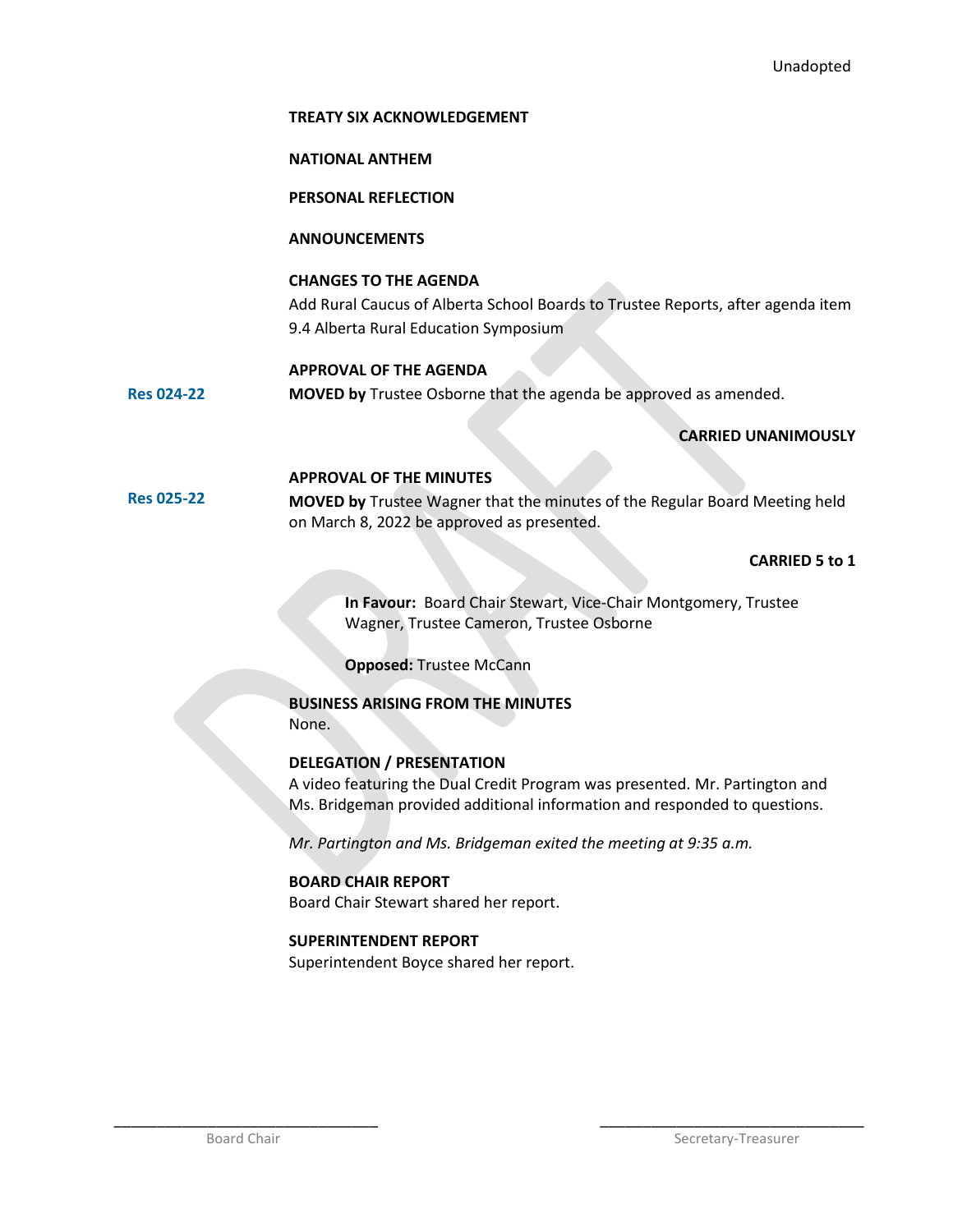#### **QUESTION PERIOD:**

*There were no questions submitted to the Board at [Board@psd.ca](mailto:Board@psd.ca), for the April 12, 2022, Question Period.* 

*Board Chair Stewart moved agenda item from Administrative Reports, 8.2 School Resource Officer Report, to be presented prior to Action Items.* 

#### **ADMINISTRATIVE REPORTS**

### **SCHOOL RESOURCE OFFICER REPORT**

The Board of Trustees received for information, the School Resource Officer Report.

Deputy Superintendent Francis, Mr. Robertson and Cpl. Zanbak provided additional information and responded to questions.

*Board Chair Stewart called a recess at 10:40 a.m. Mr. Robertson and Cpl. Zanbak exited the meeting. Meeting resumed at 10:50 a.m.*

### **ACTION ITEMS**

**Res 026-22**

#### **2022-2023 BUDGET ASSUMPTIONS**

**MOVED by** Trustee Cameron that the Board of Trustees approve the Budget Assumptions for 2022-2023 as recommended by the Audit Committee and presented at the Regular Meeting of April 12, 2022.

### **CARRIED UNANIMOUSLY**

Associate Superintendent McFadyen provided additional information and responded to questions.

#### **ADMINISTRATIVE REPORTS**

#### **2021-2022 SECOND QUARTER FINANCIAL REPORT**

The Board of Trustees received for information, the 2021-2022 Second Quarter Financial Report.

Associate Superintendent McFadyen and Mr. Krefting provided additional information and responded to questions.

*Mr. Krefting exited the meeting at 11:27 a.m.*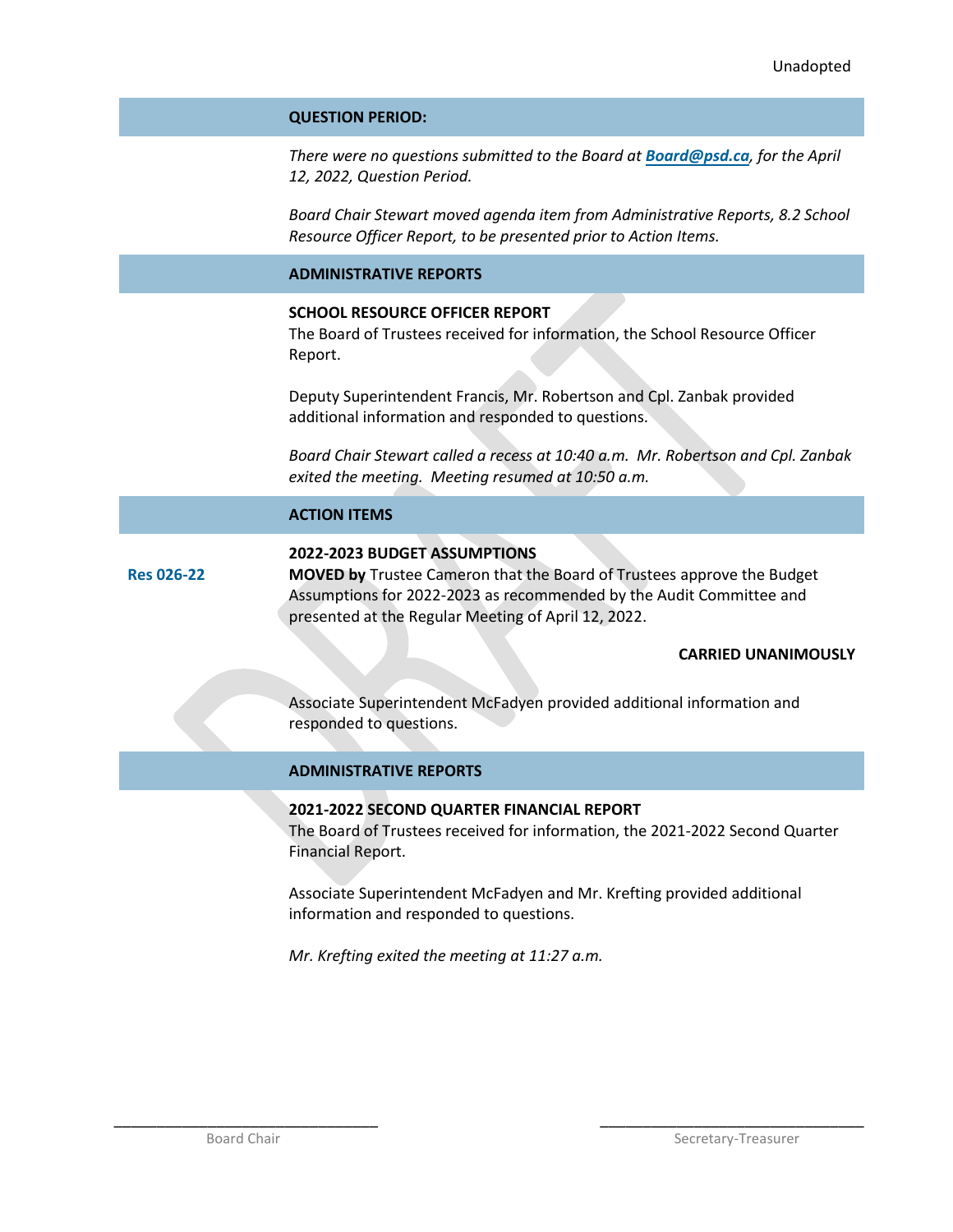#### **TRUSTEE REPORTS**

### **GOVERNANCE & PLANNING SESSION**

The Board of Trustees received for information, the unapproved Minutes from the March 15, 2022, Governance & Planning Session.

### **COUNCIL OF SCHOOL COUNCILS**

The Board of Trustees received for information, the Council of School Councils Report.

### **AUDIT COMMITTEE**

The Board of Trustees received for information, the Audit Committee Report.

**ALBERTA RURAL EDUCATION SYMPOSIUM** Trustee Wagner provided Trustees with her report.

#### **RURAL CAUCUS OF ALBERTA SCHOOL BOARDS**

Trustee Wagner highlighted information shared at a recent Rural Caucus of Alberta School Boards meeting.

# **FIRST NATIONS, METIS & INUIT EDUCATION GATHERING**

Trustee Osborne provided Trustees with her report.

**ALBERTA SCHOOL BOARDS ASSOCIATION** Trustee Cameron provided Trustees with his report.

### **PUBLIC SCHOOL BOARDS' ASSOCIATION OF ALBERTA**

\_\_\_\_\_\_\_\_\_\_\_\_\_\_\_\_\_\_\_\_\_\_\_\_\_\_\_\_\_\_\_ \_\_\_\_\_\_\_\_\_\_\_\_\_\_\_\_\_\_\_\_\_\_\_\_\_\_\_\_\_\_\_

Trustee Wagner highlighted information shared at a recent Public School Boards' Association of Alberta meeting.

### **CHAMBER OF COMMERCE**

There was no report.

### **FUTURE BUSINESS**

### **MEETING DATES:**

| Board - Open to the Public:        |                                                                                           |  |
|------------------------------------|-------------------------------------------------------------------------------------------|--|
| May 24, 2022 -----                 | Regular Board Meeting 9:00 AM, Centre for<br>Education (Meeting Live-Streamed for Public) |  |
| Committees – Closed to the Public: |                                                                                           |  |
| Apr 13, 2022 ------                | Benefits Committee Meeting 3:30 PM, Virtual<br>Meeting (postponed)                        |  |
| Apr 21, 2022 ------                | Governance & Planning Session 9:00 AM, Centre for<br>Education (full day)                 |  |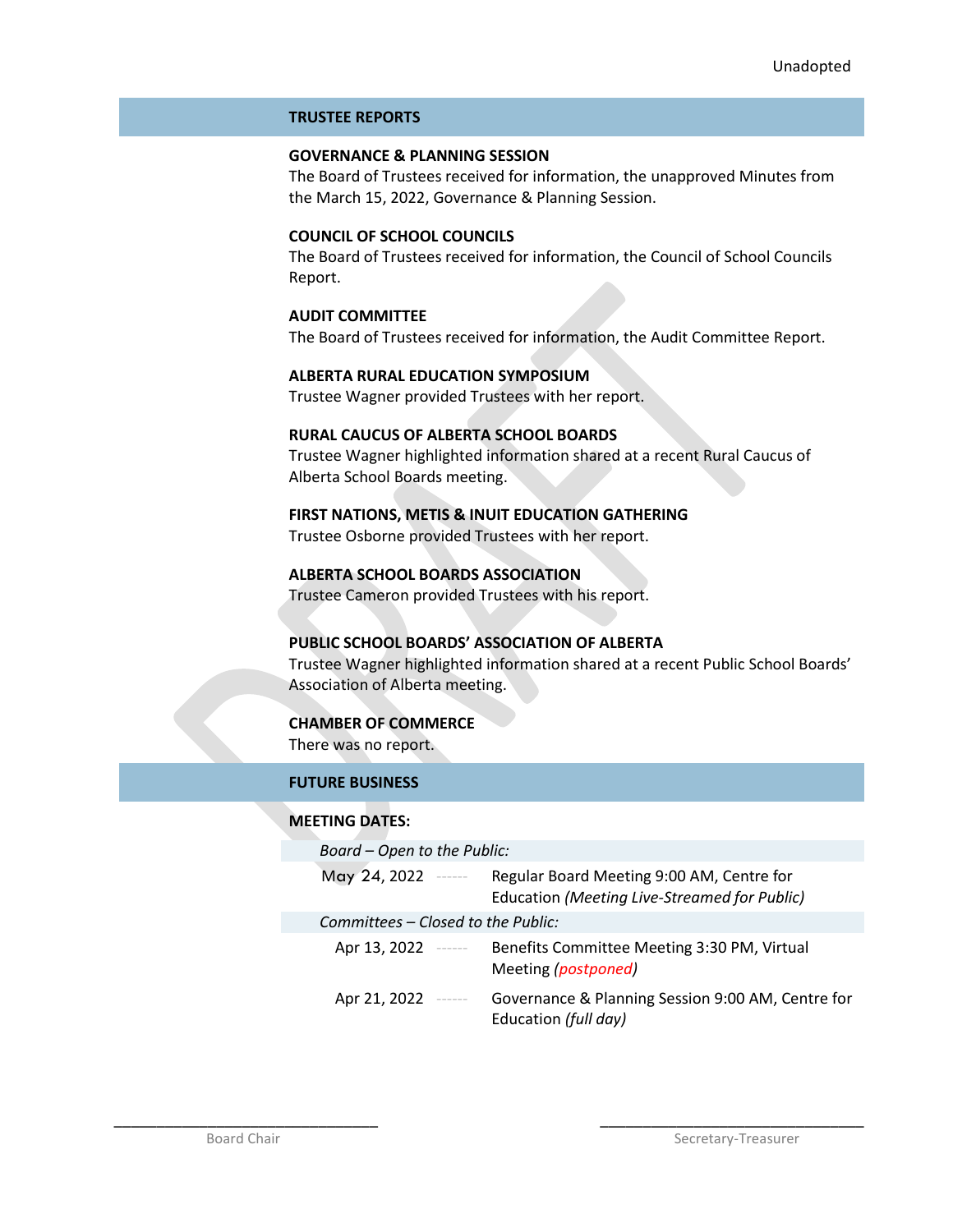| Apr 26, 2022 ------ |                                      | Teacher Board Advisory Committee 4:15 PM, Virtual<br>Meeting                        |
|---------------------|--------------------------------------|-------------------------------------------------------------------------------------|
| May 10, 2022 $---$  |                                      | Governance & Planning Session (GPS) 9:00 AM,<br>Centre for Education (morning only) |
| May 10, 2022        | $\cdots \cdots \cdots \cdots \cdots$ | GPS - Student Advisory 12:30 PM, TBD                                                |
| May 11, 2022        | $\cdots \cdots \cdots \cdots \cdots$ | Audit Committee Meeting 1:00 PM, Centre for<br>Education                            |

| By Invitation:          |                                                                         |
|-------------------------|-------------------------------------------------------------------------|
| May 27, 2022            | Milestones and Merits 5:00 PM, Heritage Pavilion,<br><b>Stony Plain</b> |
| Other:                  |                                                                         |
| May 10, 2022<br>------- | Council of School Councils Meeting 7:00 PM, Centre<br>for Education     |

### **NOTICE OF MOTION**

There was no notice of motion.

### **TOPICS FOR FUTURE AGENDAS**

There were no topics for future agendas.

### **REQUESTS FOR INFORMATION**

Vice-Chair Montgomery made two requests for information:

- As a school Board, do we need to differentiate funding requests to the government based on supporting student achievement in education, as opposed to funding that is not necessarily education based? Educators often need to provide support to students with food insecurity, counselling needs, anxiety or social disorders, addictions and more.
- From an advocacy perspective, with all the dollars that are spent within this Division that are tied to permissions and one-time funding grants from the government, this method of funding creates instability in education, and as a Division, on a go-forward basis we cannot plan and improve the system of education when we are consistently being undermined in terms of "how" to plan. The Board needs to converse on how the funding model creates instability in the system of education, and how we can advocate to our provincial government for improvement.

Both topics will be covered at a future Governance & Planning Session (GPS).